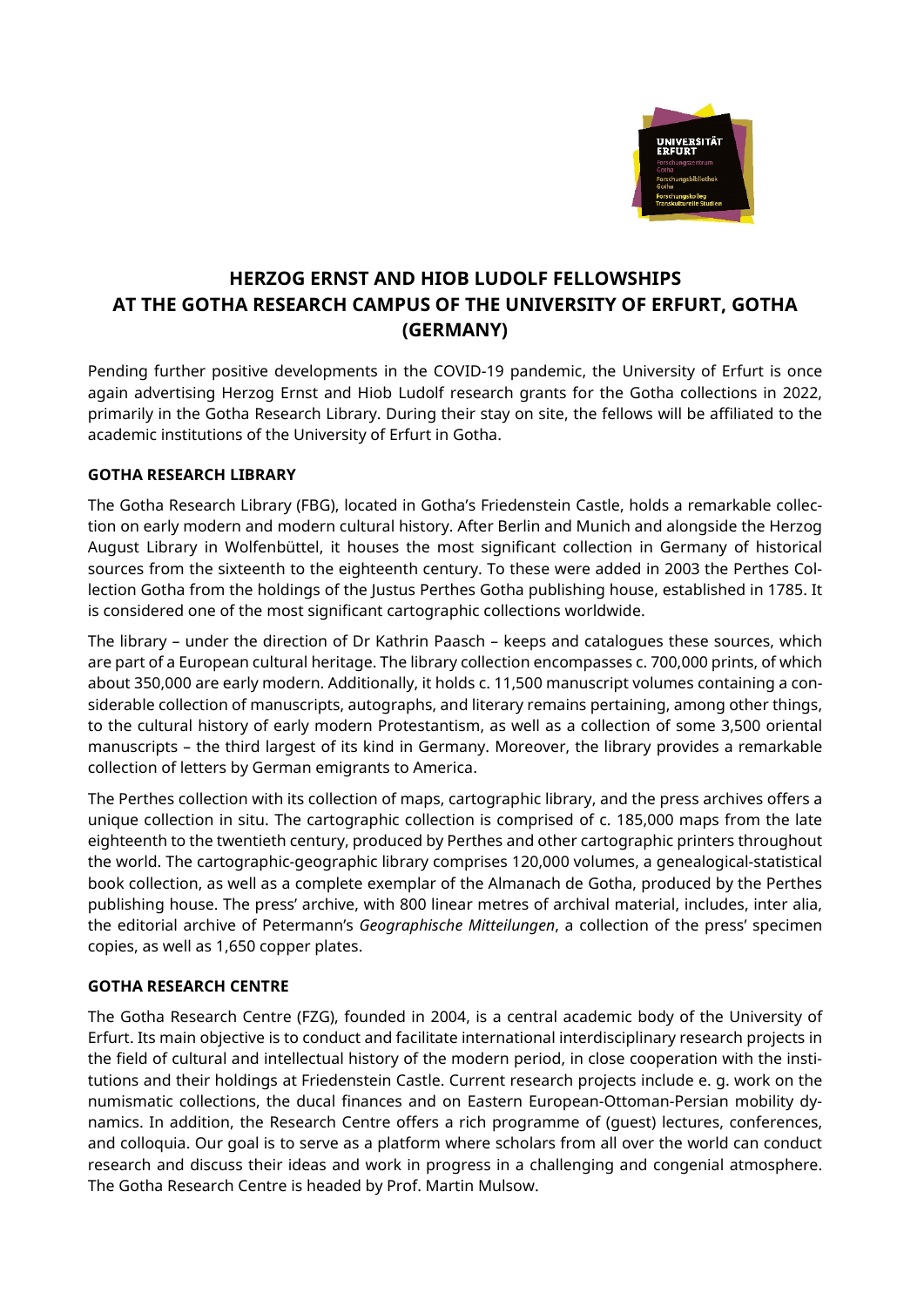# **CENTRE FOR TRANSCULTURAL STUDIES / PERTHES COLLECTION**

The Centre for Transcultural Studies / Perthes Collection (FKTS/SP), newly established at the beginning of 2021, is also a central academic body of the University of Erfurt. It sees itself as a platform for interdisciplinary research on the becoming of today's global world. Its research is oriented towards the Gotha collection contexts since the end of the 18th century and focuses in particular on the Perthes Collection. The centre pursues independent as well as cooperative research projects, among others on the cartography of the oceans and the maps of Africa and Asia. It works closely with national and international scholars and strives for close cooperation with academics from the global south. The FKTS/SP is headed by Prof. Iris Schröder.

# **THE FELLOWSHIP PROGRAMME**

The programme aims at promoting academic research through the use of the resources of the Gotha Research Library and of the associated historic collection of the Justus Perthes Gotha Publishing House. Its academic orientation intends to carry on the universal spirit of the library itself and its diverse resources. In this sense, the programme has an open thematic and disciplinary character. The holdings of the Thuringian State Archive of Gotha, which is located in the Perthes-Forum, as well as collections held by the museums of the Schloss Friedenstein Foundation can be included in the research project, too. Still, the following focal points are emphasized and applications should reflect the clear-cut fields of the Research Library:

- The ducal court in Gotha as an example for European court culture
- History of science and cultures of knowledge as global history, history of transfer, and entangled history, 16th to 20th century
- History of European literature, particularly 16th to early 19th century
- History of publishing and book trade
- Early Modern and 19th-century study of Classical religions, history of Protestantism, and Islam
- Philosophy and history of the German and European Enlightenment
- Heterodoxy, dissidence, and subversion
- History of the humanities, e.g. numismatics, oriental studies, philology
- History of natural science, e.g. alchemy, astronomy, physics and botany
- History of spatially oriented disciplines, 16th to 20th century, e.g. ethnology, geology, geography and statistics
- History of cartography and imperial history
- Cartography and "critical geopolitics"
- History of objects and the historical study of material culture
- Collection and museum studies

For academic engagement with the resources held in Gotha, the following fellowships will be awarded from 1 February 2022 onwards:

- 1. **Herzog Ernst Fellowships for Ph.D. students** (€ 1,300 per month, plus a family allowance of € 100 per month if applicable) for periods of up to nine months;
- 2. **Herzog Ernst Fellowships for Postdocs** (€ 1,800 per month, plus a family allowance of € 100 per month if applicable) for periods of up to six months;
- 3. **Hiob Ludolf Fellowships.** These are aimed at established national and international *senior scholars* who wish to spend a research stay of one to two months in Gotha. They receive reimbursement of travel and accommodation costs of up to  $\epsilon$  1,500 per month.

For the first time, grants from the "Thüringer Programm zur Förderung von Nachwuchswissenschaftlerinnen und Nachwuchskünstlerinnen" will also be awarded within the framework of this call for applications, including a staggered family allowance. Applications from qualified female academics (not only) with children are therefore particularly welcome. In 2021, the University of Erfurt was once again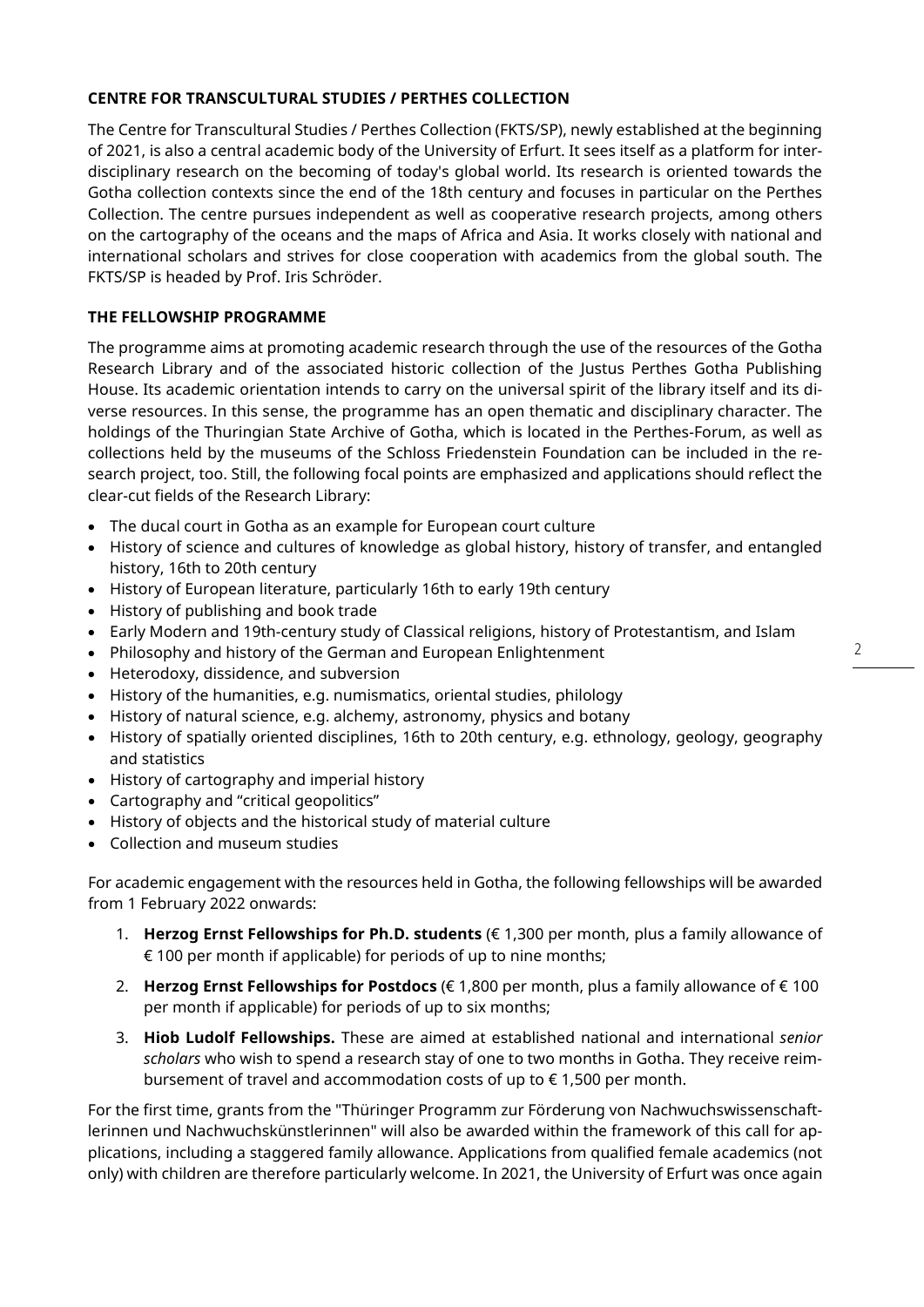awarded the berufundfamilie / family-friendly university audit certificate and was thus distinguished as being particularly family-friendly.

Depending on their focus, the fellows are connected to the Gotha Research Centre or to the Centre for Transcultural Studies / Perthes Collection. They join the academic community on the Gotha Research Campus, and present their projects to the public. In addition, they submit a short report on the findings gained from the Gotha collections after completing their studies. For the duration of the fellowship we expect you to reside in Gotha.

Applicants are requested to enclose the **following documents** with their application:

- 1. Application form for Herzog Ernst Fellowships or cover letter stating the desired period for Hiob Ludolf Fellowships
- 2. Curriculum Vitae
- 3. A brief outline of the project (3–5 pages) including a statement why it is necessary to do research in Gotha (indicating the holdings to be consulted). It is recommended to contact the Gotha Research Library in advance (**bibliothek.gotha@uni-erfurt.de**).
- 4. Copies of relevant certificates (for Herzog Ernst Fellowships only)
- 5. A list of publications, where applicable
- 6. Signed consent to the processing of personal data (PDF).

The application documents must be submitted in full and in one single PDF file (max. 5 MB) in the above order by e-mail to **herzogernst@uni-erfurt.de**. For the Herzog Ernst Fellowships, two recent letters of recommendation regarding the proposed project are also required (both experts should be named in the application form); these are to be submitted by the reviewer him- or herself by e-mail by the deadline.

Applications can be submitted in German and English **until 30 September 2021**, quoting the keyword Herzog Ernst Fellowship or Hiob Ludolf Fellowship at the Research Campus Gotha. Applications can also be submitted in encrypted form. Information on this can be found below.

If you are interested, you are cordially invited to contact the Centre for Transcultural Studies / Perthes Collection (fkts.gotha@uni-erfurt.de) and/or the Gotha Research Centre (forschungszentrum.gotha@uni-erfurt.de) in advance of your application.

Please direct any queries concerning the application itself to: **herzogernst@uni-erfurt.de**

You can find more information at: https://www.uni-erfurt.de/forschungszentrum-gotha/stipendien/

#### **NOTES ON THE LEGAL BASIS AND DATA PROTECTION**

The University of Erfurt's mail system generally works with transport encryption. Please ensure that you also use transport encryption when sending e-mails. If you would also like to encrypt the content of your e-mail, please use the e-mail address **bewerbung@uni-erfurt.de** instead of the above e-mail address. For this e-mail address, you will find the certificate with the key for sending the encrypted email at https://www.uni-erfurt.de/universitaet/arbeiten-an-der-universitaet/stellenausschreibungen. If you do not make use of the option of encryption via certificate, no encryption of the content of your e-mail can be guaranteed.

When submitting your application documents in electronic form, you are deemed to have given your consent to check the e-mail and its attachments for harmful codes, viruses and spam, to temporarily store the necessary data and to conduct further correspondence (unencrypted) by e-mail.

By submitting your application, you also consent to the further processing of your personal data within the scope of and for the purpose of the application procedure. This consent can be revoked at any